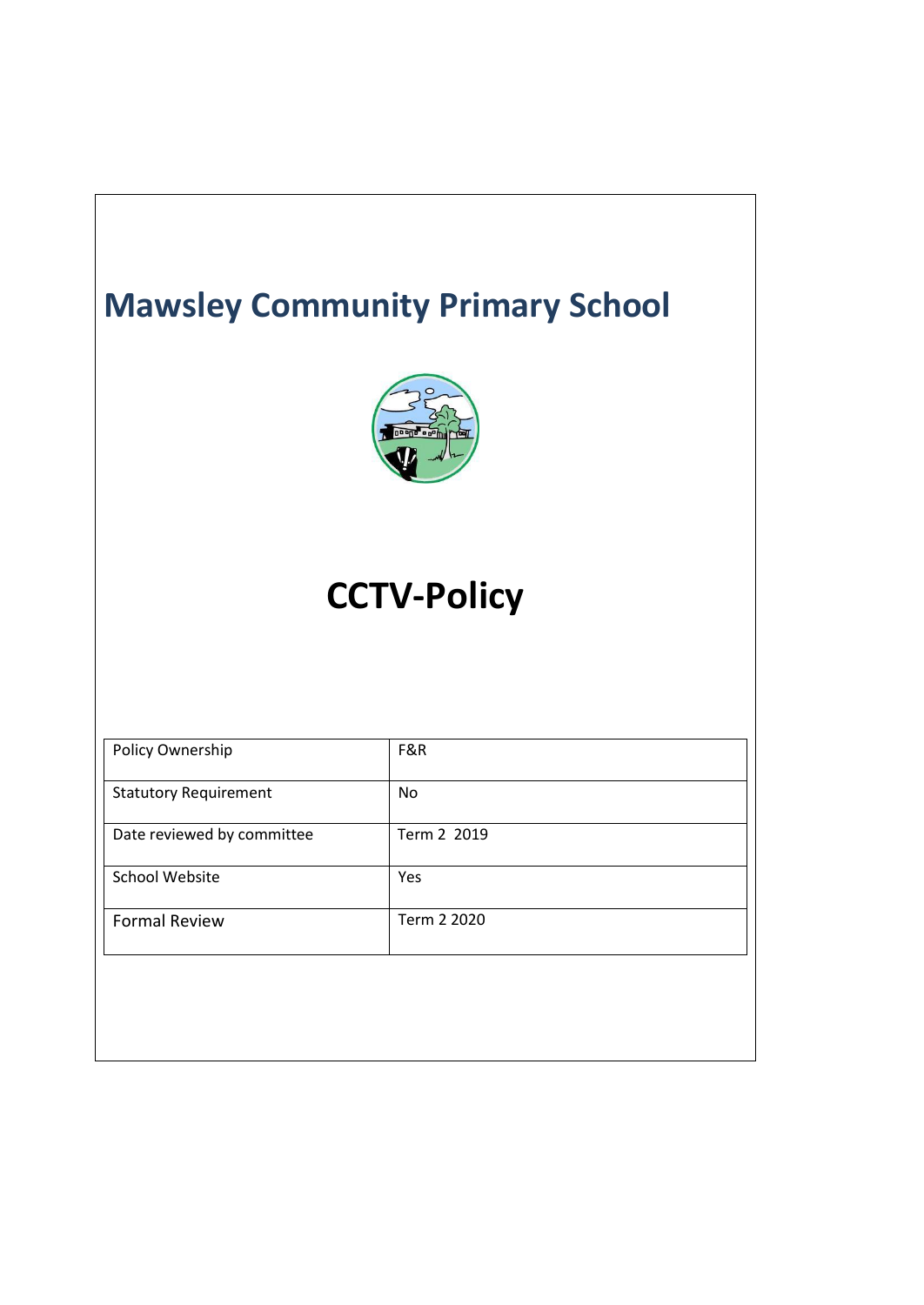The purpose of this Policy is to regulate the management, operation and use of the closed circuit television (CCTV) system at our school.

- The CCTV system is owned by the school and is operated in conjunction with our security contractors (Halo Ltd.).
- The system comprises a number of fixed cameras located around the school site. All cameras are monitored from a Central Site Office and are only available to designated staff – members of the Site Team and members of the Senior Leadership and Management Team
- This policy follows the CCTV guidance issued by the former Information Commissioner (ICO), and the school's GDPR Policy.

### **Objectives of the CCTV policy**

The system has been installed by the school with the primary purpose of reducing the threat of crime generally, protecting our premises and helping to ensure the safety of all of our staff, pupils and visitors consistent with respect for the individuals' privacy. These purposes include:

- To increase personal safety of staff pupils and visitors and reduce the fear of crime
- To deter those with criminal intent and protect the school buildings and theirassets
- To assist in the prevention and detection of crime
- To assist in identifying, apprehending and prosecuting offenders
- To protect members of the public and private property
- To assist in managing the school
- Facilitate the identification of any activities/event which might warrant disciplinary proceedings being taken against staff or pupils and assist in providing evidence to Supervisors and/or to a member of staff or student against whom disciplinary or other action is, or is threatened to be taken.

The system will not be used:

- To provide recorded images for the internet.
- To record sound other than in accordance with the policy on covert recording.
- For any automated decision taking

Although every effort has been made to ensure maximum effectiveness of the system it is not possible to guarantee that the system will detect every incident taking place within the area of coverage.

# **Statement of intent**

- The school will treat the system and all information, documents andrecordings obtained and used as data which are protected by the DataprotectionAct 2018.
- Cameras will be used to monitor activities within the school and other public areasto identify criminal activity actually occurring, anticipated, or perceived, and for the purpose of securing the safety and wellbeing of the school, together with itsvisitors.
- Staff have been instructed that static cameras are not to focus on private homes, gardens and other areas of private property.
- Unless an immediate response to events is required, staff must not direct cameras at an individual, their property or a specific group of individuals, without an appropriate authorisation being obtained.
- Materials or knowledge secured as a result of CCTV will not be used for any commercial purpose. Tapes will only be released to the media for use inthe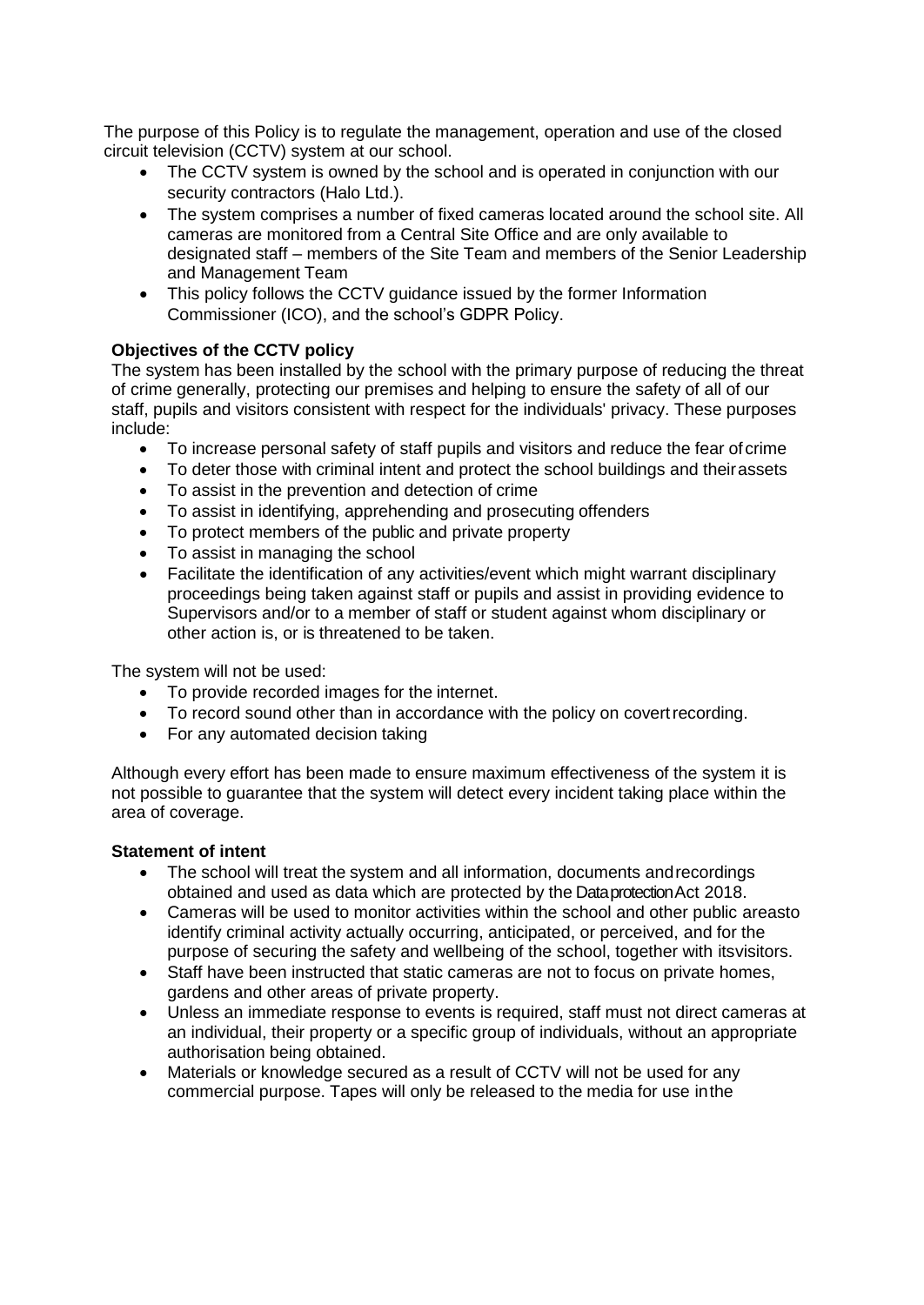Investigation of a specific crime and with the written authority of the police. Tapes will never be released to the media for purposes of entertainment.

- The planning and design has endeavoured to ensure that the Scheme will give maximum effectiveness and efficiency but it is not possible to guarantee that the system will cover or detect every single incident taking place in the areas of coverage.
- Warning signs, as required by the Code of Practice of the Information Commissioner have been placed at all access routes to areas covered by the schoolCCTV.

# **Operation of the system**

The Scheme will be administered and managed by the Headteacher or her/his nominee, in accordance with the principles and objectives expressed in the code.

The day-to-day management will be the responsibility of both the Senior Leadership & Management Team (SLT) and the Site Supervisor during the day and the Site Supervisor out of hours and at weekends.

The CCTV controls and hardware devices will only be accessed by SLT, the Site Supervisor and our security contractor. The CCTV system will be operated 24 hours each day, every day of the year.

### **Controls and Hardware**

- The Site Supervisor will check and confirm the efficiency of the system daily and in particular that the equipment is properly recording and that cameras arefunctional.
- Access to the CCTV controls and hardware devices will be strictly limited to the SLT, the Site Team and our security contractor.
- Unless an immediate response to events is required, staff must not direct cameras at an individual or a specific group of individuals.
- Visitors and other contractors wishing to access the CCTV controls andhardware devices will be subject to particular arrangement as outlined below.
- CCTV Operators must satisfy themselves over the identity of any visitors and other contractors wishing to access the CCTV controls and hardware devices and the purpose of the visit. Where any doubt exists access will be refused. Details of all visits and visitors will be endorsed in a log book.
- It is vital that operations are managed with the minimum of disruption. Casual visits will not be permitted. Visitors must first obtain permission from the Site Supervisor, or his deputy and must be accompanied by him throughout the visit.
- Any visit may be immediately curtailed if prevailing operational requirements make this necessary.
- If out of hours emergency maintenance arises, the school must be satisfied of the identity and purpose of contractors before allowing entry.
- A visitor's record will be maintained at school reception. Full details of visitors including time/data of entry and exit will be recorded.
- Other administrative functions will include maintaining hard disc space, filingand maintaining occurrence and system maintenance logs.
- Emergency procedures will be used in appropriate cases to call the Emergency Services.

### **Monitoring procedures**

Camera surveillance may be maintained at all times. A monitor is installed in the main school office to which pictures will be continuously recorded.